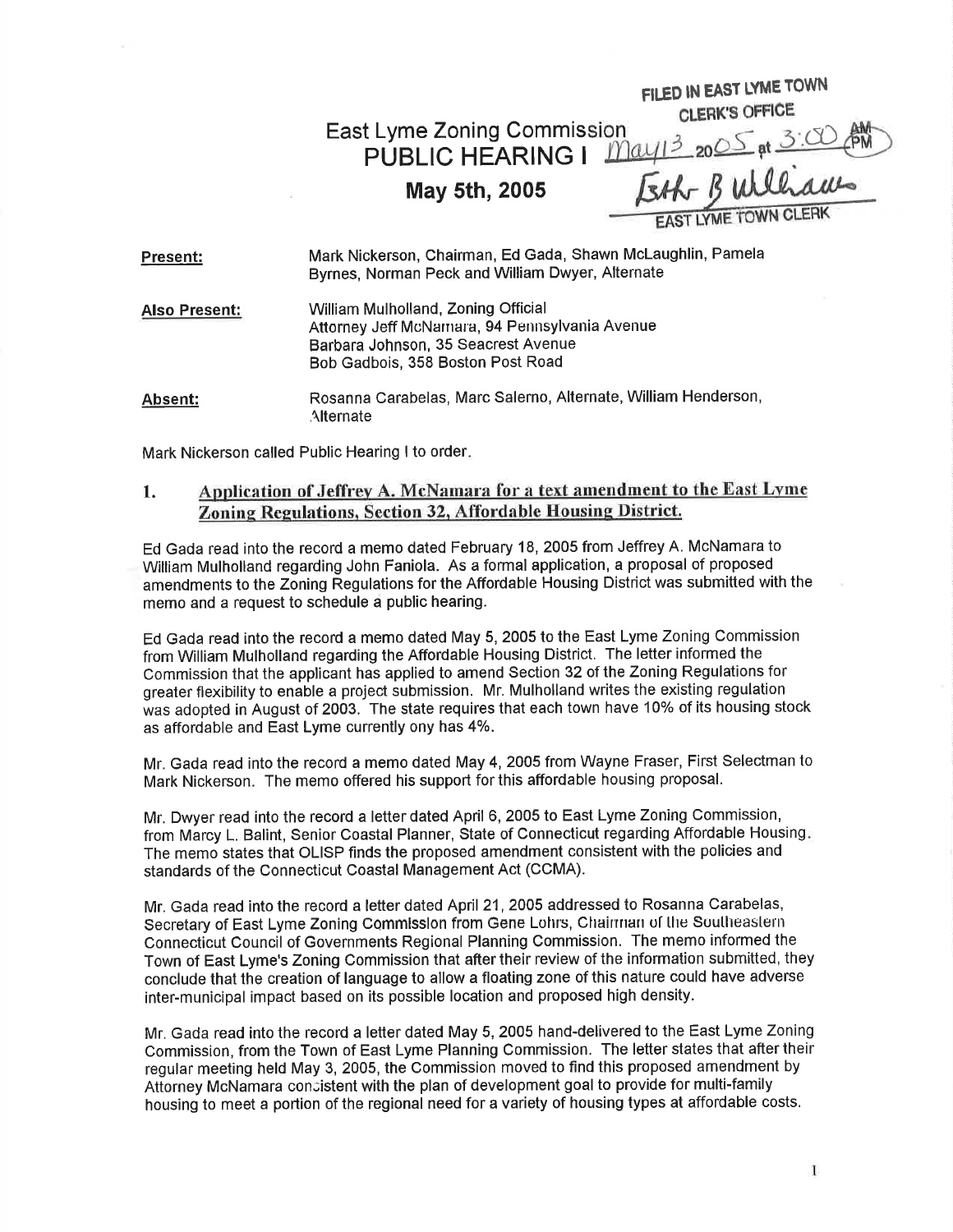However, the plan should be subject to the following a) building setbacks should be increased to be more in line with other multi-family buffer requirements with the provision for a waiver if there will be no adverse impacts to adjoining uses. They suggest a building setback of 100 feet with a 50 feet vegetative buffer; b) the provision to waive requirements for Section 32.7 if 100% of the units are affordable should be deleted.

Mr. Nickerson stated the legal ad was run correctly in The Day on April 18, 2005.

Mr. Nickerson read into the record a letter dated May 5, 2005 addressed to him regarding this affordable housing proposal from Meg Parulis, Director of Planning. The letter was in support of this application and its intent. Mr. Nickerson marked the letter and its attachments Exhibit 1.

Attorney Jeffrey McNamara, 94 Pennsylvania Avenue, handed out to the Commission the existing regulations, proposed changes, and a summary of his proposal. Mark Nickerson marked Attorney McNamara's hand-outs Exhibit 2.

Attorney McNamara summarized his recommended changes. The first change is in Section 32.2 and 32.4.1 asking for the lot to be on at least 5 acres instead of 10 acres. Another change was to add 32.3.2 Program 202 Elderly Housing - Supportive Housing for the Elderly as Administered by the U.S. Department of Housing and Urban Development under Section 202 of the Housing Act of 1959. Under section 32.4.2 the maximum height for multi-family dwellings be changed to forty feet instead of 30 feet. Under section 32.4.3. an addition of a heading A. Developments which do not exceed the minimum 30% Affordable Units, and new categories B. Developments which have 100% Affordable Units, and C. Program 202 Elderly Housing. Also the sentence stating in no case shall the number of units per building exceed fifty-four was added under this section. Under section 32.4.5. the change of setbacks from less than 150 feet to 40 feet from the street line and from 100 feet to 20 feet from any other property line was made. The sentences - Where the property line is the boundary of the Affordable Housing District, a minimum setback of 100 feet shall be required. The Commission may waive this requirement if no adverse impact will result was added.

Attorney McNamara reinforced the need for more affordable housing because the town is only at 3.7% and the State requires 10%. Also, he said by making these changes to Section 32 more applicants will probably come under Section 32 and the Commission will also have two layers of protection. First the Gommission will have discretion if that district is appropriate for Affordable Housing as well as the Commission will have final approval of the site plan because a Special Permit under Section 25 will need to be obtained. This amendment will allow an existing Affordable Housing project to expand in Flanders. lt is in a commercial area, which is close to public transportation and serviced by sewer and water. This amendment will also allow elderly housing to also expand.

Mr. Mullholland added that this amendment will allow the elderly housing project on West Main & Roxbury Street to expand.

Attorney McNamara said his applicant's intent is to build 100% affordable housing and the amendments will make it more aftractive to future projects to include affordable housing.

Mr. Dwyer asked if the State regulations supersede these. Attorney McNamara said the State's regulations do, but applicants would prefer to come in at a local level.

Mr. Mulholland added the Commission originally adopted these regulations in 2003 because the Town does support affordable housing and prefers that applicants work with them.

Mr. Gada asked if this amendment was accepted, how many units could be added to the existing affordable housing project. The two options Attorney McNamara's applicant has are to add twenty or twenty-four units.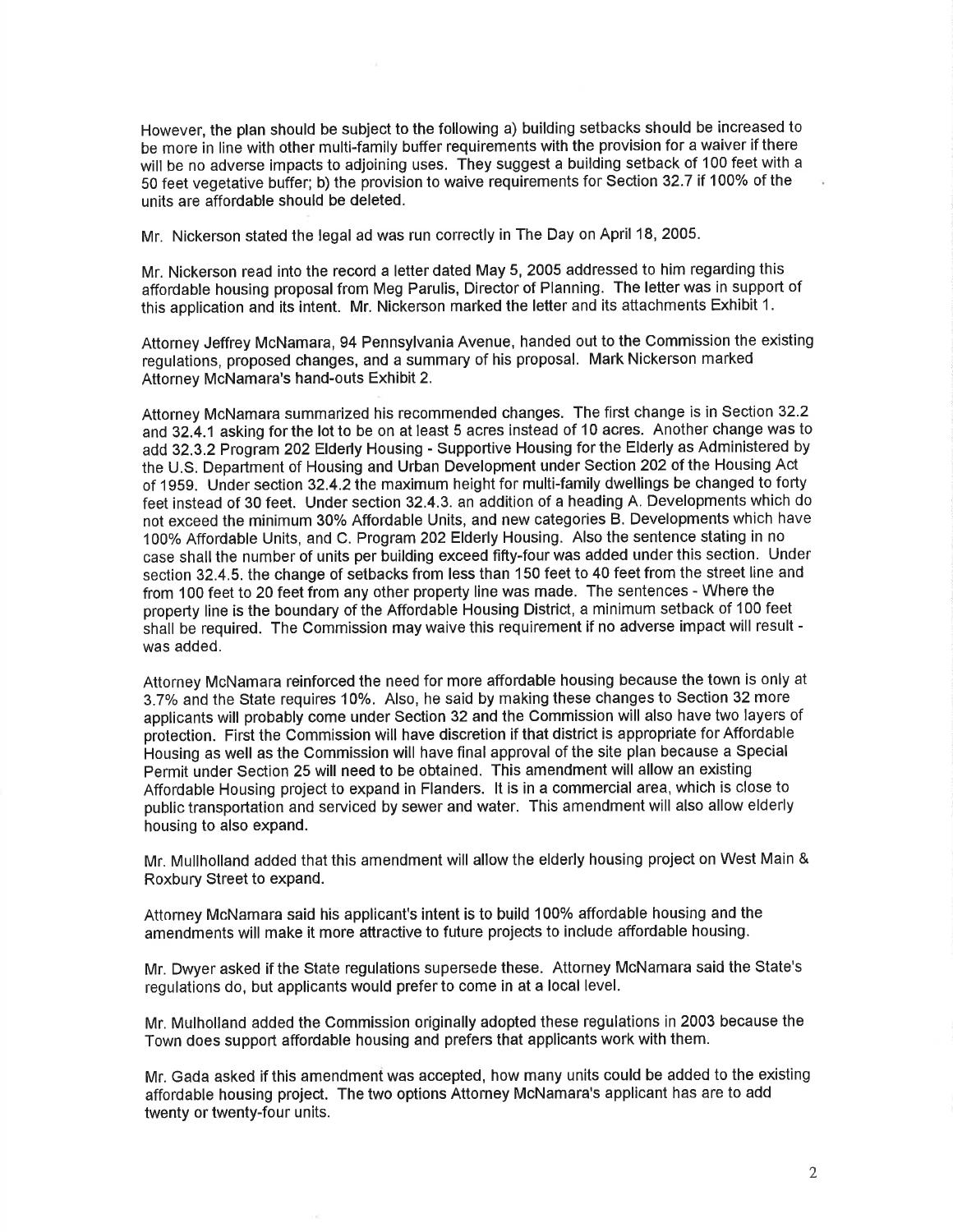Mr. Mulholland stated HEPA (Roxbury Road) has shown interest in expanding. With the current regulations, they are at their maximum and if these amendments are adopted they can go 100% affordable and probably could add three more buildings, approximately one hundred 100% affordable housing units.

Mr. Dwyer said he has not heard any complaints from the residents living in the affordable housing at the HEPA project on Roxbury Road.

Attorney McNamara would even prefer the Commission reducing the proposed 5 acres to 4 acres in the proposed amendments in Section 32.2 and 32.4.1.

Mr. Peck asked for confirmation of the setback feet from the street, property and existing units. Attorney McNamara confirmed the feet would be 100 feet from other than affordable housing property lines.

Mr. Mullholland said there will always be 100 feet from other property lines, 20 feet from existing units and 40 feet from the street line. The only scenario which would allow 40 feet is if a road runs through the affordable housing project.

Mr. Nickerson stated the amendment would allow, although not probable, a 40 foot building with a height of 40 feet.

Mr. Mullholland re-stated that the 40 foot buffer will be allowed only when there is a private street through the project. Currently, the buffer requirements for a single home is 30 feet height with a 50 foot distance from the street.

The Commission discussed the buffer and the minimum footage requirement, the possibility and type of application that the buffer would be required and /or the waiver allowed by the Commission's approval.

The Chairman reminded the Commission that this discussion should be continued during the Regular Meeting.

Attorney McNamara questioned the Zoning Official if his applicant's project would be nonconforming if the setbacks are left the same. Mr, Mullholland was not sure.

Mr. Nickerson asked if anybody else in the audience would like to address the Commission in support of the application.

Mr. Nickerson asked if anybody in the audience would like to address the Commission against the application.

Barbara Johnson, 35 Seacrest Avenue did not support Attorney McNamara's zoning amendments. Ms. Johnson feels that creating a floating zone affects the whole town as well as the discussed proposed set backs requirements. Ms. Johnson said the public should have been heard before the Commission discussed it. She was not against affordable housing but informed the Commission most of the senior housing existing in the Town is not affordable. She felt the Town did not need a floating zone.

Mr. Nickerson informed the audience that the Town already has a floating zone and the amendment only refers to the State's and Town's required affordable housing, This change doesn't create a floating zone and that only the wording will be revamped.

3